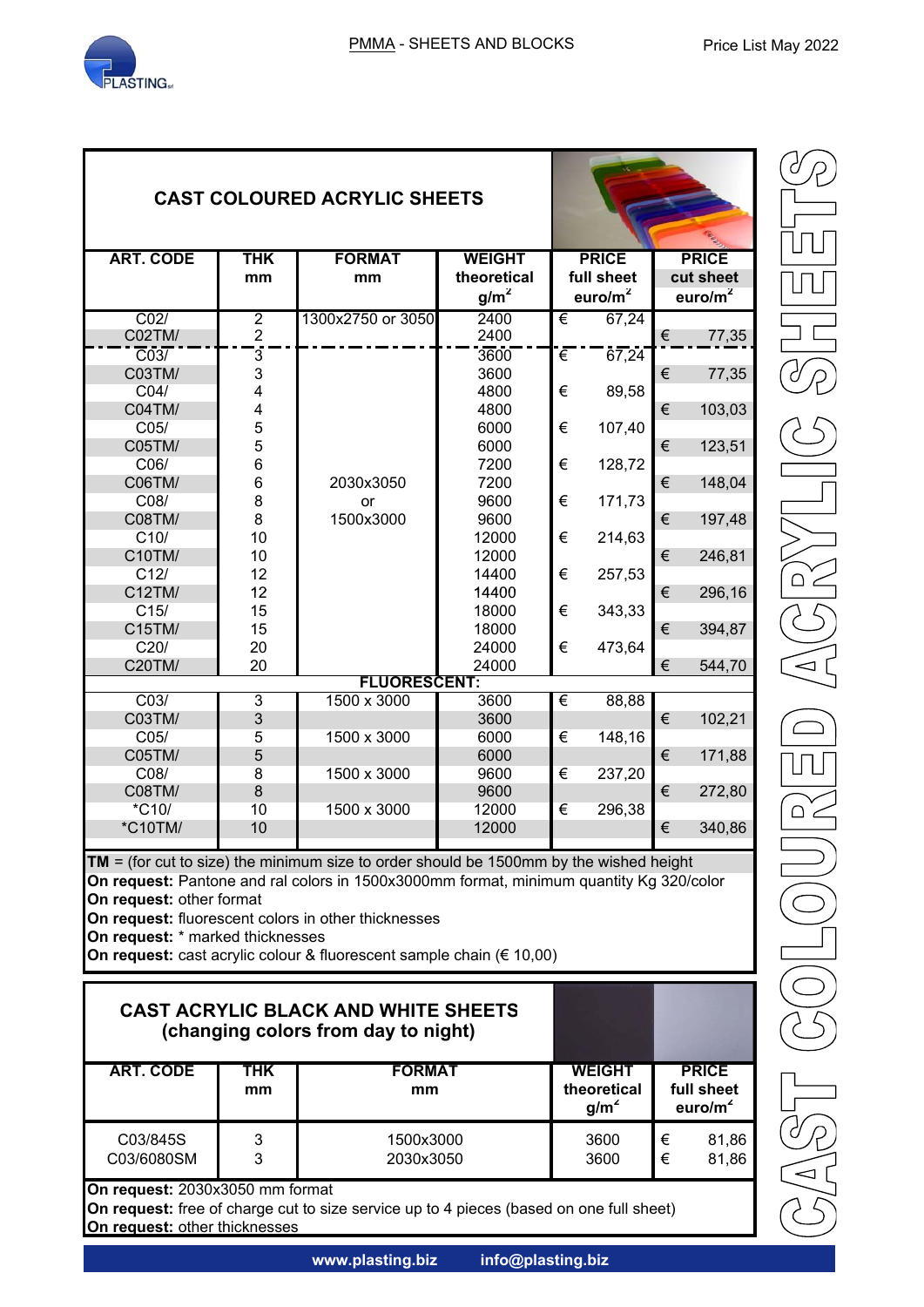

| <b>CAST ACRYLIC OPAL SHEETS</b> |                                  |                     |                                                  |   |                                          |   |                                         |
|---------------------------------|----------------------------------|---------------------|--------------------------------------------------|---|------------------------------------------|---|-----------------------------------------|
| <b>ART. CODE</b>                | <b>THK</b><br>mm                 | <b>FORMAT</b><br>mm | <b>WEIGHT</b><br>theoretical<br>g/m <sup>2</sup> |   | <b>PRICE</b><br>full sheet<br>euro/ $m2$ |   | <b>PRICE</b><br>cut sheet<br>euro/ $m2$ |
| OP02/                           | $\overline{2}$<br>$\overline{2}$ | 1300x2750 or 3050   | 2400                                             | € | 61,41                                    |   |                                         |
| OP02TM/                         |                                  |                     | 2400                                             |   |                                          | € | 70,66                                   |
| OP03/<br>OP03TM/                | $\overline{3}$<br>3              |                     | 3600<br>3600                                     | € | 61,41                                    | € |                                         |
| OP04/                           | $\overline{\mathbf{4}}$          |                     | 4800                                             | € | 81,80                                    |   | 70,66                                   |
| OP04TM/                         | 4                                | 2030x3050           | 4800                                             |   |                                          | € | 94,07                                   |
| OP05/                           | 5                                | or                  | 6000                                             | € | 98,05                                    |   |                                         |
| OP05TM/                         | 5                                | 2030x1525           | 6000                                             |   |                                          | € | 112,76                                  |
| OP06/                           | $6\phantom{1}$                   | or                  | 7200                                             | € | 117,54                                   |   |                                         |
| OP06TM/                         | $6\phantom{1}6$                  | 2030x1017           | 7200                                             |   |                                          | € | 135,18                                  |
| OP08/                           | 8                                | or                  | 9600                                             | € | 156,77                                   |   |                                         |
| OP08TM/                         | 8                                | 1500x3000           | 9600                                             |   |                                          | € | 180,30                                  |
| OP10/                           | 10                               | or                  | 12000                                            | € | 195,93                                   |   |                                         |
| OP10TM/                         | 10                               | 1500x4050           | 12000                                            |   |                                          | € | 225,35                                  |
| OP12/                           | 10                               |                     | 1440                                             | € | 235,10                                   |   |                                         |
| OP12TM/                         | 10                               |                     | 1440                                             |   |                                          | € | 270,37                                  |
| OP15/                           | 15                               |                     | 18000                                            | € | 319,36                                   |   |                                         |
| OP15TM/                         | 15                               |                     | 18000                                            |   |                                          | € | 367,28                                  |
| OP20/                           | 20                               |                     | 24000                                            | € | 440,73                                   |   |                                         |
| OP20TM/                         | 20                               |                     | 24000                                            |   |                                          | € | 506,85                                  |

 $\binom{1}{0}$  $\frac{1}{\sqrt{2}}$  $\sqrt{\frac{A}{C}}$ 

**TM** = (for cut to size) the minimum size to order should be 1500mm by the wished height Only for OP03TM/140 (thk 3 mm) cut-to-size service without charging any cut-off

**On request:** other thicknesses

**Note:**

- 110 = coefficient of light transmission 90%
- 130 = coefficient of light transmission 70%
- 135 = coefficient of light transmission 60%
- 140 = coefficient of light transmission 50%
- 160 = coefficient of light transmission 35%
- 432 = coefficient of light transmission 43%
- 446 = coefficient of light transmission 33%
- 401 = coefficient of light transmission 8%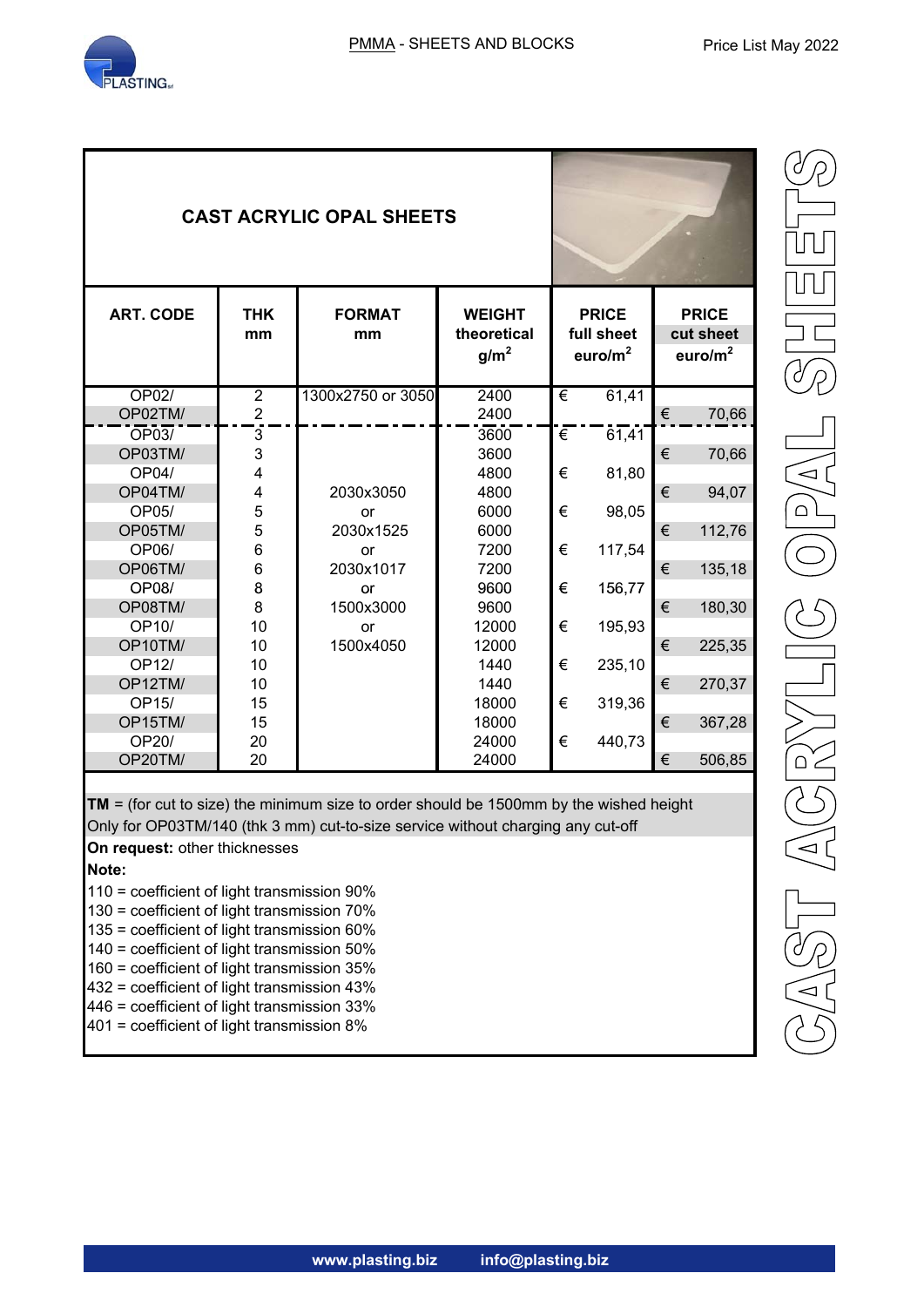

**On request:** other formats

|                  | <b>BI-SATIN ACRYLIC SHEETS</b><br>clear |                     |                                                  |   |                                          |
|------------------|-----------------------------------------|---------------------|--------------------------------------------------|---|------------------------------------------|
| <b>ART. CODE</b> | <b>THK</b><br>mm                        | <b>FORMAT</b><br>mm | <b>WEIGHT</b><br>theoretical<br>g/m <sup>2</sup> |   | <b>PRICE</b><br>full sheet<br>euro/ $m2$ |
| TRBS03           | 3                                       |                     | 3600                                             | € | 69,84                                    |
| TRBS04           | 4                                       |                     | 4800                                             | € | 92,16                                    |
| TRBS05           | 5                                       |                     | 6000                                             | € | 115,12                                   |
| TRBS06           | $6\phantom{1}$                          | 3050x2030           | 7200                                             | € | 138,20                                   |
| TRBS08           | 8                                       | or<br>1500x3000     | 9600                                             | € | 184,25                                   |
| TRBS10           | 10                                      |                     | 12000                                            | € | 230,23                                   |
| TRBS15           | 15                                      |                     | 18000                                            | € | 345,53                                   |
|                  | 20                                      |                     | 24000                                            | € | 483,80                                   |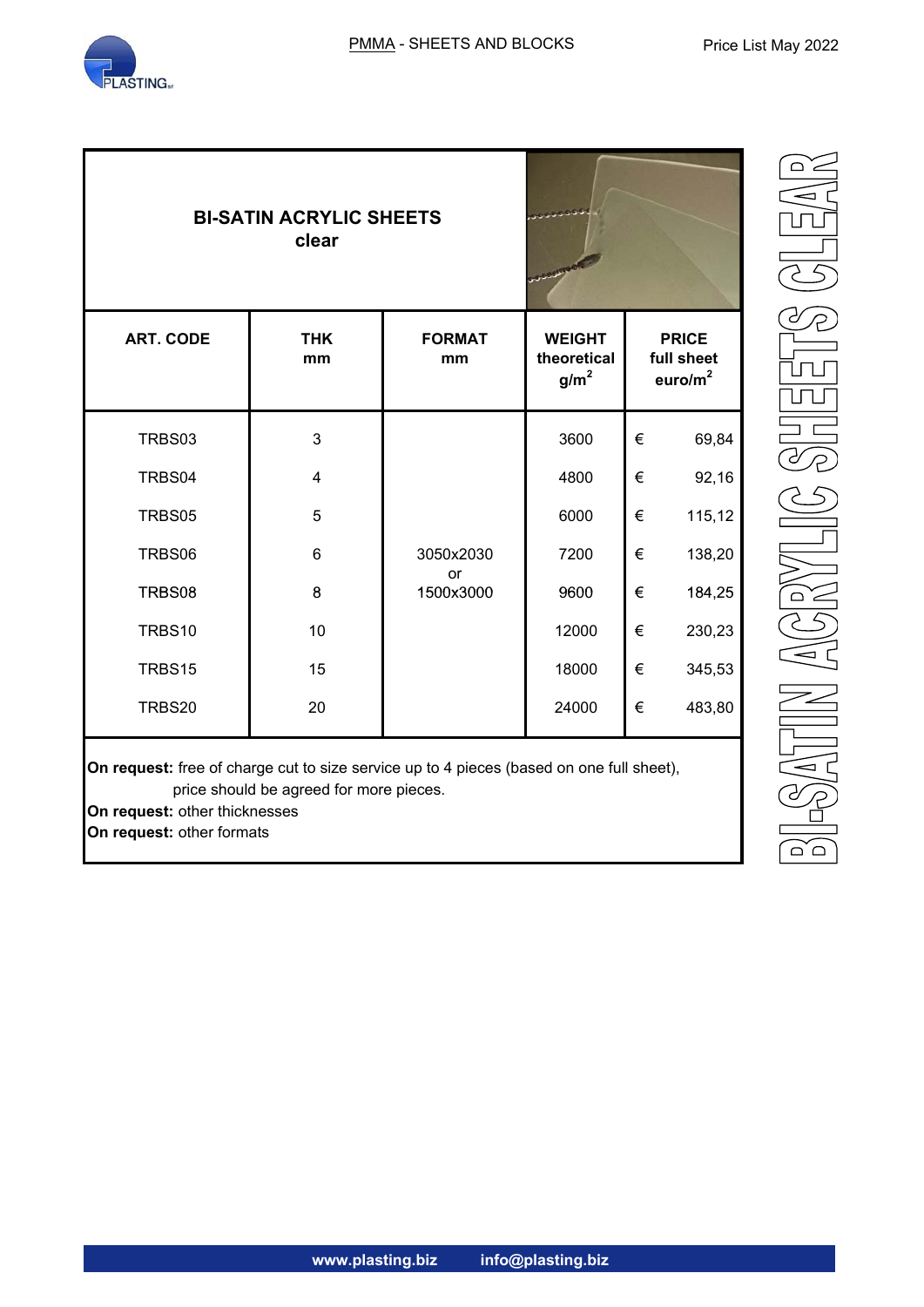

|                  | <b>BI-SATIN ACRYLIC SHEETS</b><br>coloured<br>mm 1500x3000 format |                                                  |                                                   |
|------------------|-------------------------------------------------------------------|--------------------------------------------------|---------------------------------------------------|
| <b>ART. CODE</b> | <b>TYPE</b><br>thickness mm                                       | <b>WEIGHT</b><br>theoretical<br>g/m <sup>2</sup> | <b>PRICE</b><br>full sheet<br>euro/m <sup>2</sup> |
| CBS03/80         | bi-satin colored black                                            | 3600                                             | €<br>80,29                                        |
| CBS05/80         | mm.3<br>bi-satin colored black<br>mm.5                            | 6000                                             | €<br>132,36                                       |
| CBS03/190        | bi-satin colored white<br>$\overline{36}00$<br>mm.3               |                                                  | $\overline{\epsilon}$<br>80,29                    |
| CBS05/190        | bi-satin colored white<br>6000<br>mm.5                            |                                                  | €<br>132,36                                       |
| CBS03/220        | bi-satin colored green bottle<br>3600<br>mm.3                     |                                                  | €<br>80,29                                        |
| CBS05/220        | bi-satin colored green bottle<br>6000<br>mm.5                     |                                                  | €<br>132,36                                       |
| CBS03/224        | bi-satin colored green<br>3600<br>mm.3                            |                                                  | €<br>80,29                                        |
| CBS05/224        | bi-satin colored green<br>mm.5                                    | 6000                                             | €<br>132,36                                       |
| CBS03/320        | bi-satin colored red<br>mm.3                                      | 3600                                             | €<br>80,29                                        |
| CBS05/320        | bi-satin colored red<br>mm.5                                      | 6000                                             | €<br>132,36                                       |
| CBS03/336        | bi-satin colored pink<br>mm.3                                     | 3600                                             | €<br>80,29                                        |
| CBS05/336        | bi-satin colored pink<br>mm.5                                     | 6000                                             | €<br>132,36                                       |
| CBS03/412        | bi-satin colored violet<br>mm.3                                   | 3600                                             | $\overline{\epsilon}$<br>80,29                    |
| CBS05/412        | bi-satin colored violet<br>mm.5                                   | 6000                                             | $\overline{\epsilon}$<br>132,36                   |
| CBS03/520        | bi-satin colored blue<br>mm.3                                     | 3600                                             | €<br>80,29                                        |
| CBS05/520        | bi-satin colored blue<br>mm.5                                     | 6000                                             | €<br>132,36                                       |
| CBS03/624        | bi-satin colored light blue<br>mm.3                               | 3600                                             | €<br>80,29                                        |
| CBS05/624        | bi-satin colored light blue<br>mm.5                               | 6000                                             | $\overline{\epsilon}$<br>132,36                   |

**On request:** free of charge cut to size service up to 4 pieces (based on one full sheet), price should be agreed for more pieces.

**On request:** other thicknesses

**On request:** other colours out of our standard cast acrylic colour chain (MOQ of 5 sheets/color) **On request:** Pantone and ral colors in 1500x3000mm format, minimum quantities Kg 320/color **On request:** mono and bi-satin colour sample chain € 10,00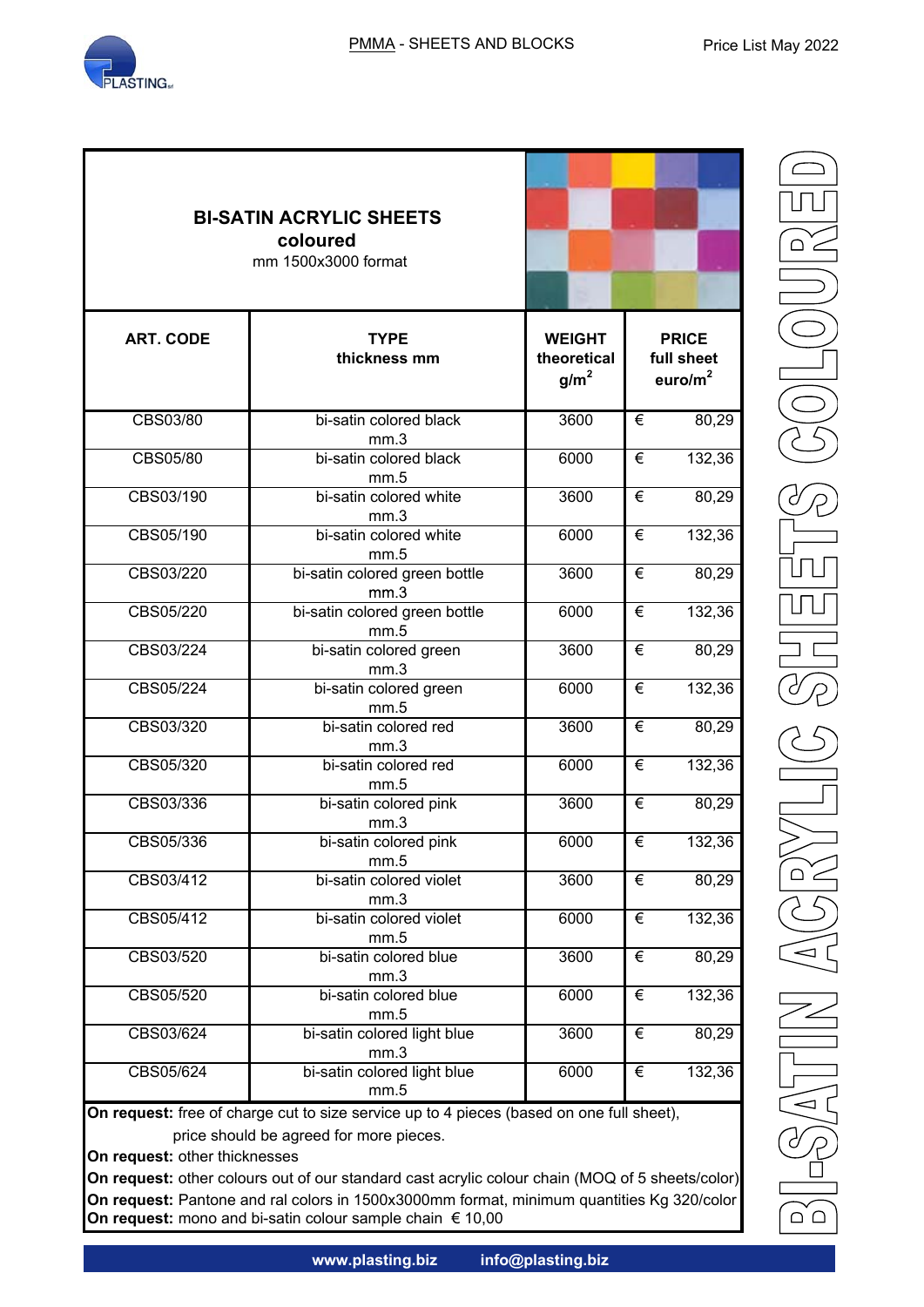

|                  | <b>BI-SATIN ACRYLIC SHEETS</b><br>coloured<br>mm 1500x3000 format               |      |                                           |
|------------------|---------------------------------------------------------------------------------|------|-------------------------------------------|
| <b>ART. CODE</b> | <b>TYPE</b><br><b>WEIGHT</b><br>thickness mm<br>theoretical<br>g/m <sup>2</sup> |      | <b>PRICE</b><br>full sheet<br>euro/ $m^2$ |
| CBS03/710        | bi-satin colored orange                                                         | 3600 | 80,29<br>€                                |
| CBS05/710        | mm.3<br>bi-satin colored orange<br>mm.5                                         | 6000 | €<br>132,36                               |
| CBS03/720        | bi-satin colored yellow<br>3600<br>mm.3                                         |      | €<br>80,29                                |
| CBS05/720        | bi-satin colored yellow<br>6000<br>mm.5                                         |      | €<br>132,36                               |
| CBS03/822        | bi-satin colored grey<br>3600<br>mm.3                                           |      | €<br>80,29                                |
| CBS05/822        | bi-satin colored grey<br>6000<br>mm.5                                           |      | €<br>132,36                               |
| CBS03/912        | bi-satin colored brown<br>3600<br>mm.3                                          |      | €<br>80,29                                |
| CBS05/912        | bi-satin colored brown<br>mm.5                                                  | 6000 | 132,36<br>€                               |
| CBS03/92205      | bi-satin colored lime fluor<br>mm.3                                             | 3600 | 101,27<br>€                               |
| CBS05/92205      | bi-satin colored lime fluor<br>mm.5                                             | 6000 | 166,94<br>€                               |
| CBS03/92360      | bi-satin colored red fluor<br>mm.3                                              | 3600 | €<br>101,27                               |
| CBS05/92360      | bi-satin colored red fluor<br>mm.5                                              | 6000 | 166,94<br>€                               |
| OPBS03/110       | bi-satin colored opal light<br>light trasmission 90% - mm.3                     | 3600 | 73,37<br>€                                |
| OPBS05/110       | bi-satin colored opal light<br>mm.5                                             | 6000 | 120,89<br>€                               |
| OPBS03/130       | bi-satin colored opal light<br>light trasmission 70% - mm.3                     | 3600 | 73,37<br>€                                |
| OPBS05/130       | bi-satin colored opal light<br>mm.5                                             | 6000 | €<br>120,89                               |
| OPBS03/140       | bi-satin colored opal<br>light trasmission 60% - mm.3                           | 3600 | €<br>73,37                                |
| OPBS05/140       | bi-satin colored opal<br>mm.5                                                   | 6000 | $\overline{\epsilon}$<br>120,89           |

**On request:** free of charge cut to size service up to 4 pieces (based on one full sheet), price should be agreed for more pieces.

**On request:** other thicknesses

**On request:** other colours out of our standard cast acrylic colour chain (MOQ of 5 sheets/color) **On request:** Pantone and ral colors in 1500x3000mm format, minimum quantities Kg 320/color **On request:** mono and bi-satin colour sample chain € 10,00

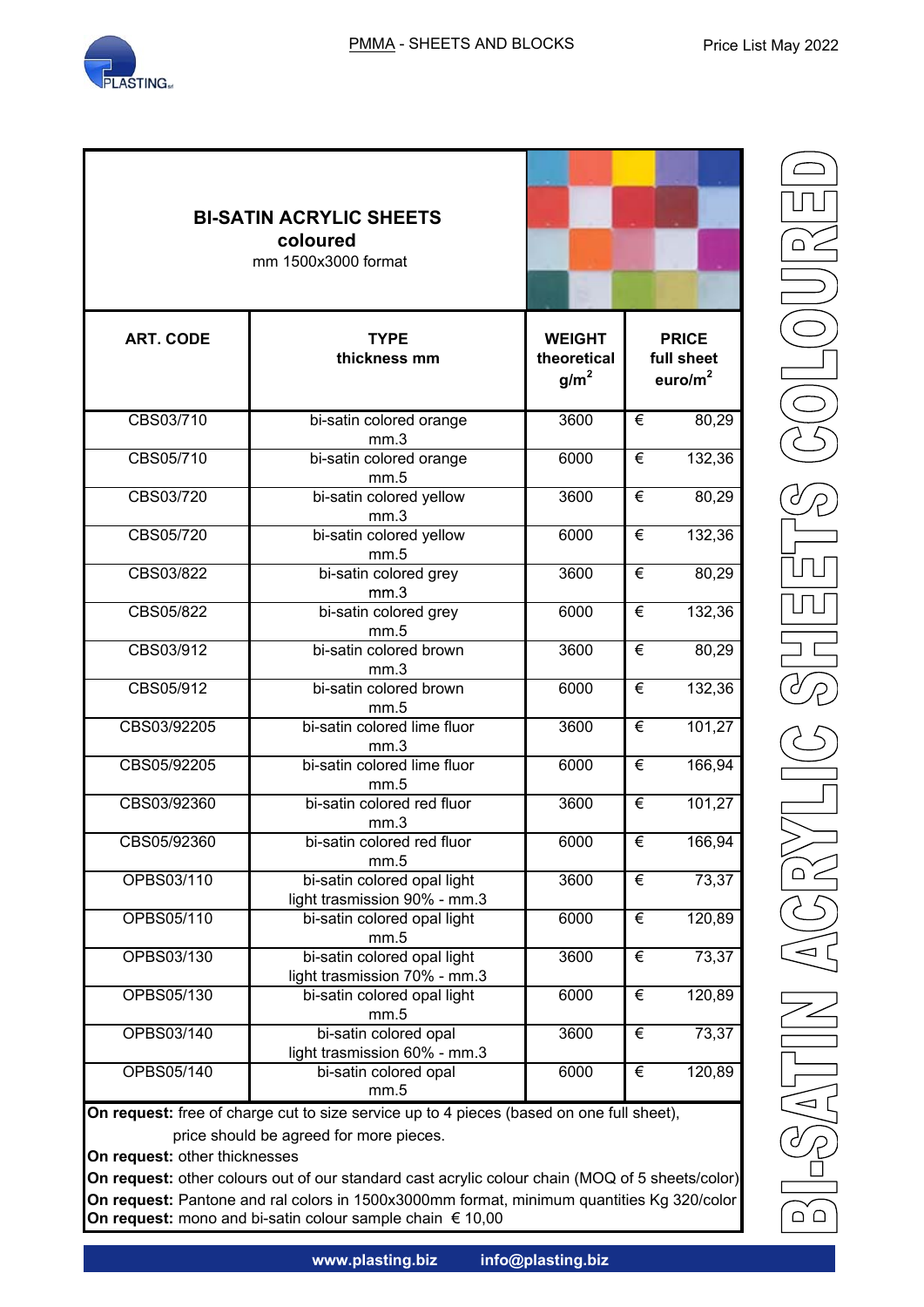|                                                                                                           | <b>MONO-SATIN SHEETS</b><br>clear and coloured<br>mm 1500x3000 format                                                               |                                          |             |
|-----------------------------------------------------------------------------------------------------------|-------------------------------------------------------------------------------------------------------------------------------------|------------------------------------------|-------------|
| <b>ART. CODE</b>                                                                                          | <b>TYPE</b><br>thickness mm                                                                                                         | <b>PRICE</b><br>full sheet<br>euro/ $m2$ |             |
| SATINTR2P                                                                                                 | monosatinato trasparente<br>mm <sub>2</sub>                                                                                         | 2400                                     | 63,49<br>€  |
| SATINTR3P                                                                                                 | monosatinato trasparente<br>mm <sub>3</sub>                                                                                         | 3600                                     | 63,49<br>€  |
| SATINTR4P <sup>*</sup>                                                                                    | monosatinato trasparente<br>mm <sub>4</sub>                                                                                         | 4800                                     |             |
| SATINTR5P                                                                                                 | monosatinato trasparente<br>mm <sub>5</sub>                                                                                         | 6000                                     | €<br>104,67 |
| SATINTR6P <sup>*</sup>                                                                                    | monosatinato trasparente<br>mm <sub>6</sub>                                                                                         | 7200                                     | €<br>125,64 |
| SATINTR8P                                                                                                 | monosatinato trasparente<br>mm <sub>8</sub>                                                                                         | 9600                                     |             |
| SATINTR10P                                                                                                | 12000<br>monosatinato trasparente<br>mm 10                                                                                          |                                          | €<br>209,32 |
| SATINTR12P*                                                                                               | monosatinato trasparente<br>mm 12                                                                                                   | 14400                                    |             |
| SATINTR15P*                                                                                               | monosatinato trasparente<br>mm 15                                                                                                   | 18000                                    | 314,11<br>€ |
| SATINTR20P*                                                                                               | monosatinato trasparente<br>mm 20                                                                                                   | 24000                                    | €<br>439,80 |
| SATIN140P3                                                                                                | monosatinato opal<br>mm <sub>3</sub>                                                                                                | 3600                                     | €<br>66,83  |
| SATIN190P3                                                                                                | monosatinato bianco latte<br>mm <sub>3</sub>                                                                                        | 3600                                     | €<br>73,05  |
| SATIN190P5                                                                                                | monosatinato bianco latte<br>mm <sub>5</sub>                                                                                        | 3600                                     | 120,44<br>€ |
| SATIN80P3                                                                                                 | monosatinato nero<br>mm <sub>3</sub>                                                                                                | 3600                                     | €<br>73,05  |
| SATIN80P5                                                                                                 | monosatinato nero<br>mm <sub>5</sub>                                                                                                | 3600                                     | €<br>120,44 |
| SATIN320P3                                                                                                | monosatinato rosso<br>mm <sub>3</sub>                                                                                               | 3600                                     | €<br>73,05  |
| On request: other thicknesses and format<br>On request: other colours<br>On request: * marked thicknesses | On request: free of charge cut to size service up to 4 pieces (based on one full sheet),<br>price should be agreed for more pieces. |                                          |             |

**On request:** mono and bi-satin colour and transparent sample chain € 10,00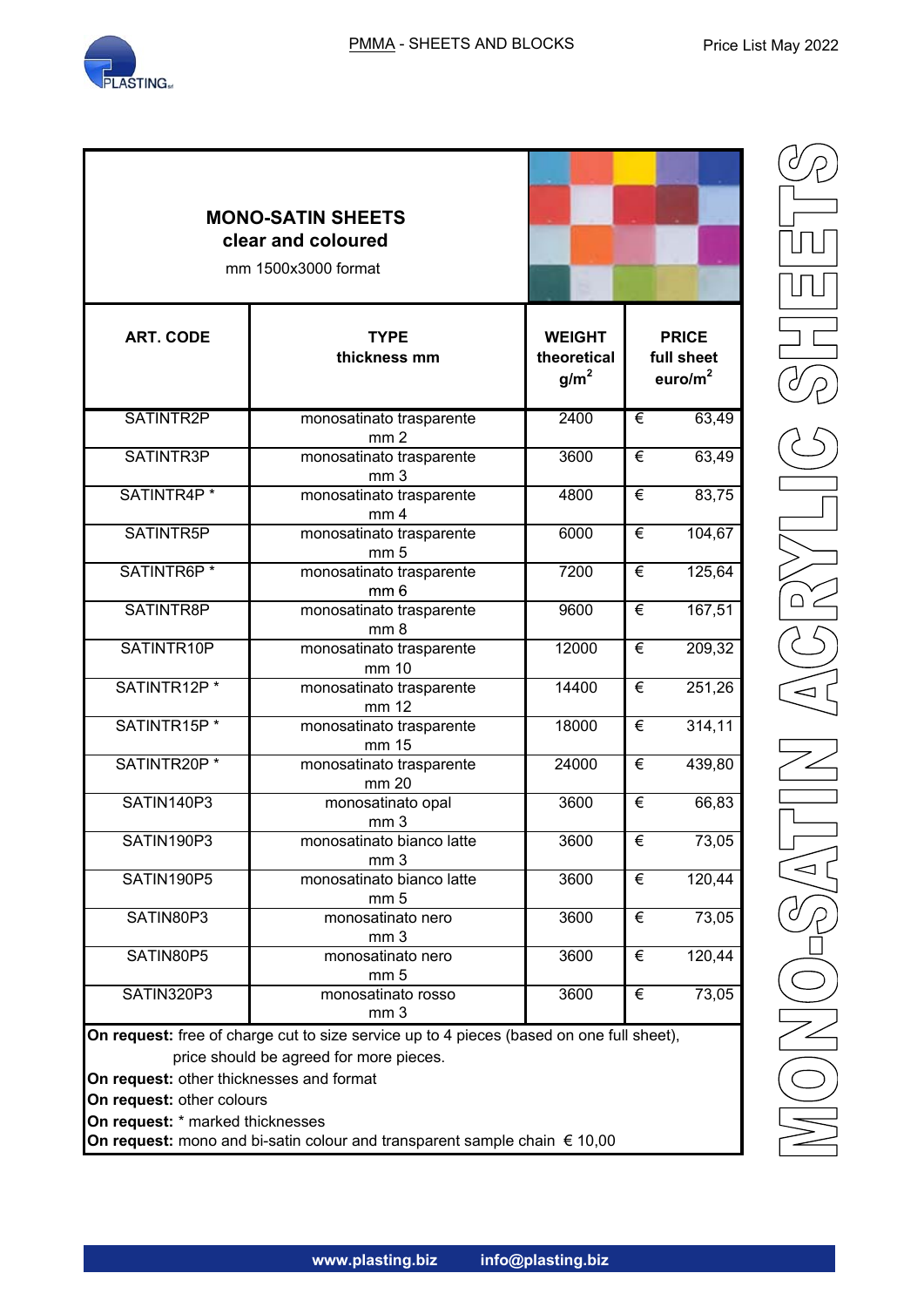

| <b>METALLIC SHEETS</b> |                                                |                     |                                                  |                                                   |
|------------------------|------------------------------------------------|---------------------|--------------------------------------------------|---------------------------------------------------|
| <b>ART. CODE</b>       | <b>TYPE</b><br>thickness mm                    | <b>FORMAT</b><br>mm | <b>WEIGHT</b><br>theoretical<br>g/m <sup>2</sup> | <b>PRICE</b><br>full sheet<br>euro/m <sup>2</sup> |
| MTZPERL3               | metallic pearl<br>color 4084<br>thk mm.3       | 1540x2030           | 3600                                             | €<br>91,80                                        |
| MTZALL3                | metallic<br>aluminum<br>color 4785<br>thk mm.3 | 1540X2030           | 3600                                             | 91,80<br>€                                        |
| MTZORO3                | metallic gold<br>color 4193<br>thk mm.3        | 1540x2030           | 3600                                             | €<br>91,80                                        |

**On request:** free of charge cut to size service up to 4 pieces (based on one full sheet), price should be agreed for more pieces.

**On request:** other thicknesses and colors

**On request:** thikness 5 mm  $\in$  153,07/m<sup>2</sup>

**On request:** mono-satin only for aluminum ad gold colours

**On request:** UV resistant only for aluminum ad gold colours

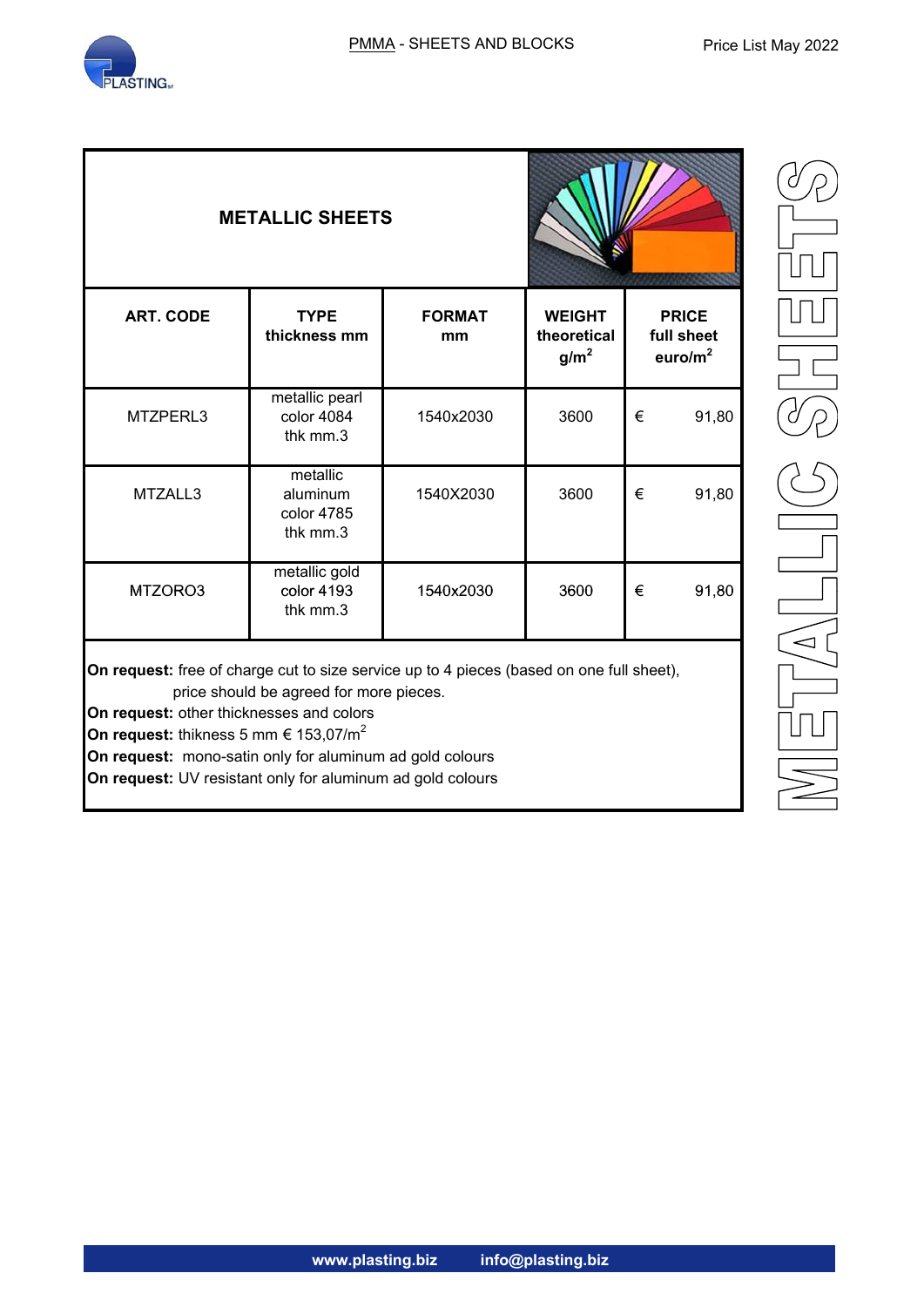

| <b>CAST ACRYLIC SHEETS</b> |                  |                     |                                                  |   |                                          |
|----------------------------|------------------|---------------------|--------------------------------------------------|---|------------------------------------------|
| <b>ART. CODE</b>           | <b>THK</b><br>mm | <b>FORMAT</b><br>mm | <b>WEIGHT</b><br>theoretical<br>g/m <sup>2</sup> |   | <b>PRICE</b><br>full sheet<br>euro/ $m2$ |
| LED3BIANCO                 | 3                | 1500x3000           | 3600                                             | € | 76,49                                    |
| LED3BLU                    | 3                | 1500x3000           | 3600                                             | € | 76,49                                    |
| LED3GIALLO                 | 3                | 1500x3000           | 3600                                             | € | 76,49                                    |
| LED3ROSSO                  | 3                | 1500x3000           | 3600                                             | € | 76,49                                    |
| LED3VERDE                  | 3                | 1500x3000           | 3600                                             | € | 76,49                                    |
|                            |                  |                     |                                                  |   |                                          |

**On request:** free of charge cut to size service up to 4 pieces (based on one full sheet), price should be agreed for more pieces.

**On request:** other thicknesses

| <b>CAST ACRYLIC SHEETS</b> |                  |                     |                                                  |   |                                          |
|----------------------------|------------------|---------------------|--------------------------------------------------|---|------------------------------------------|
| <b>ART. CODE</b>           | <b>THK</b><br>mm | <b>FORMAT</b><br>mm | <b>WEIGHT</b><br>theoretical<br>g/m <sup>2</sup> |   | <b>PRICE</b><br>full sheet<br>euro/ $m2$ |
| LEDB20/279                 | 20               | 1230x2030           | 24000                                            | € | 411,84                                   |
| LEDB25/279                 | 25               |                     | 30000                                            | € | 535,77                                   |
| LEDB30/279                 | 30               | or                  | 36000                                            | € | 610,60                                   |
| LEDB40/279                 | 40               | 2030x3050           | 48000                                            | € | 835,48                                   |
| LEDB50/279                 | 50               |                     | 60000                                            | € | 1.044,35                                 |
| LEDB30/W438                | 30               | 1980x2980           | 36000                                            | € | 662,63                                   |

**On request:** free of charge cut to size service up to 4 pieces (based on one full sheet), price should be agreed for more pieces.

**On request:** other thicknesses